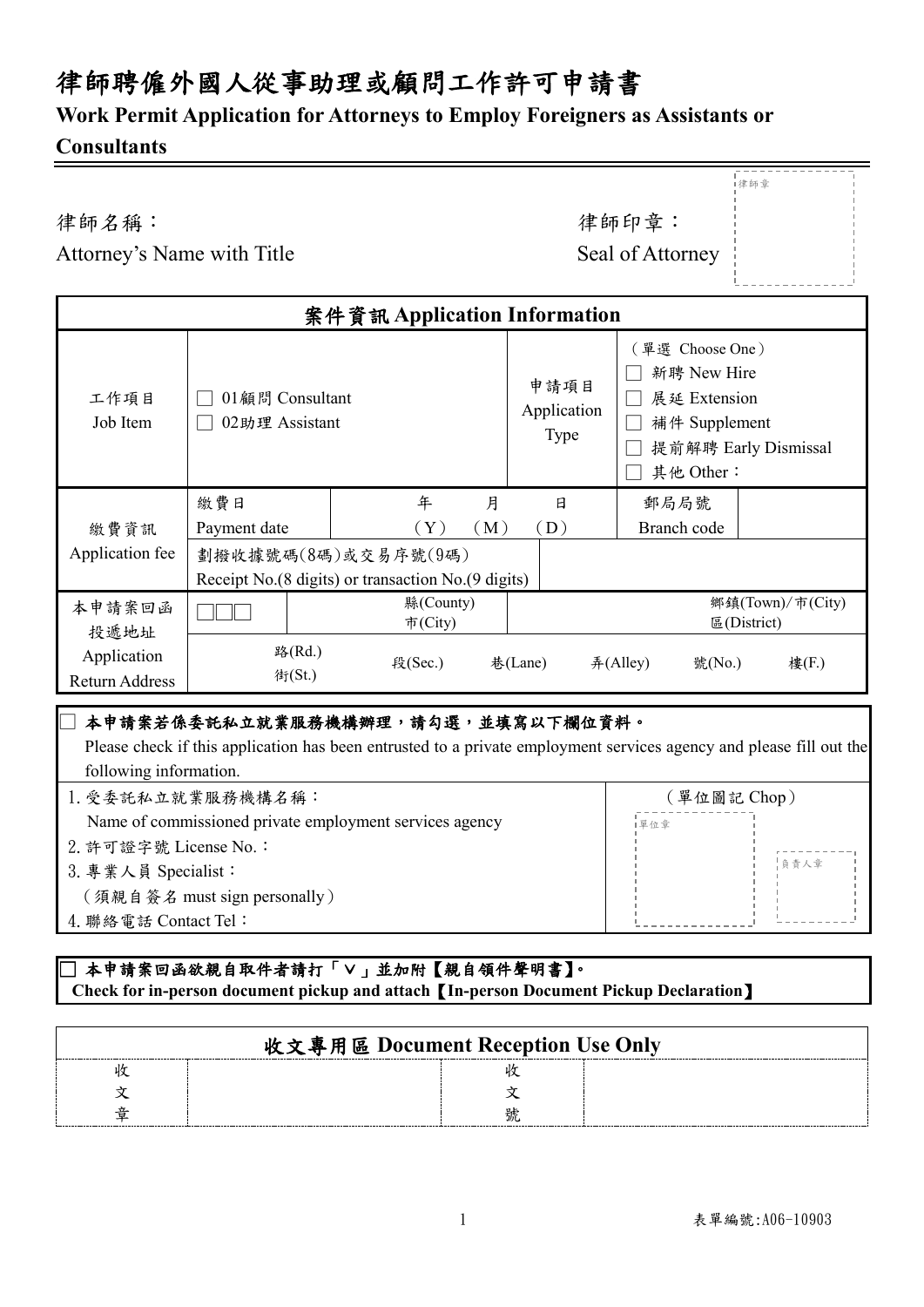# 律師聘僱外國人從事助理或顧問工作許可申請書

**Work Permit Application for Attorneys to Employ Foreigners as Assistants or**

### **Consultants**

|                                                                                                                                                                               |                                    | 雇主資訊 Employer Information                                                                            |                        |                       |                        |     |  |
|-------------------------------------------------------------------------------------------------------------------------------------------------------------------------------|------------------------------------|------------------------------------------------------------------------------------------------------|------------------------|-----------------------|------------------------|-----|--|
| 律師名稱<br>Attorney's Name with<br>Title<br>身分證明文件編號<br>ID No.                                                                                                                   |                                    |                                                                                                      |                        | 律師印章 Seal of Attorney |                        | 律師章 |  |
| 行業類別代碼<br><b>Industry Category Code</b>                                                                                                                                       |                                    | 691 法律服務業                                                                                            |                        |                       |                        |     |  |
| 雇主資格<br><b>Employer Qualification</b>                                                                                                                                         |                                    | □中華民國律師 Attorney recognized in the Republic of China<br>□外國法事務律師 Attorney specialize in foreign laws |                        |                       |                        |     |  |
| 連絡人<br>Contact                                                                                                                                                                | 姓名<br>Name<br>姓名<br>Name<br>Email: |                                                                                                      | 電話<br>Tel<br>電話<br>Tel |                       | 傳真<br>Fax<br>傳真<br>Fax |     |  |
| 本案聘僱之具體理由並說明聘僱外國人之正面效益(展延案免填):<br>Specific reasons for this hiring case and explanation of the positive benefits of hiring foreigner (not necessary for<br>hiring extension): |                                    |                                                                                                      |                        |                       |                        |     |  |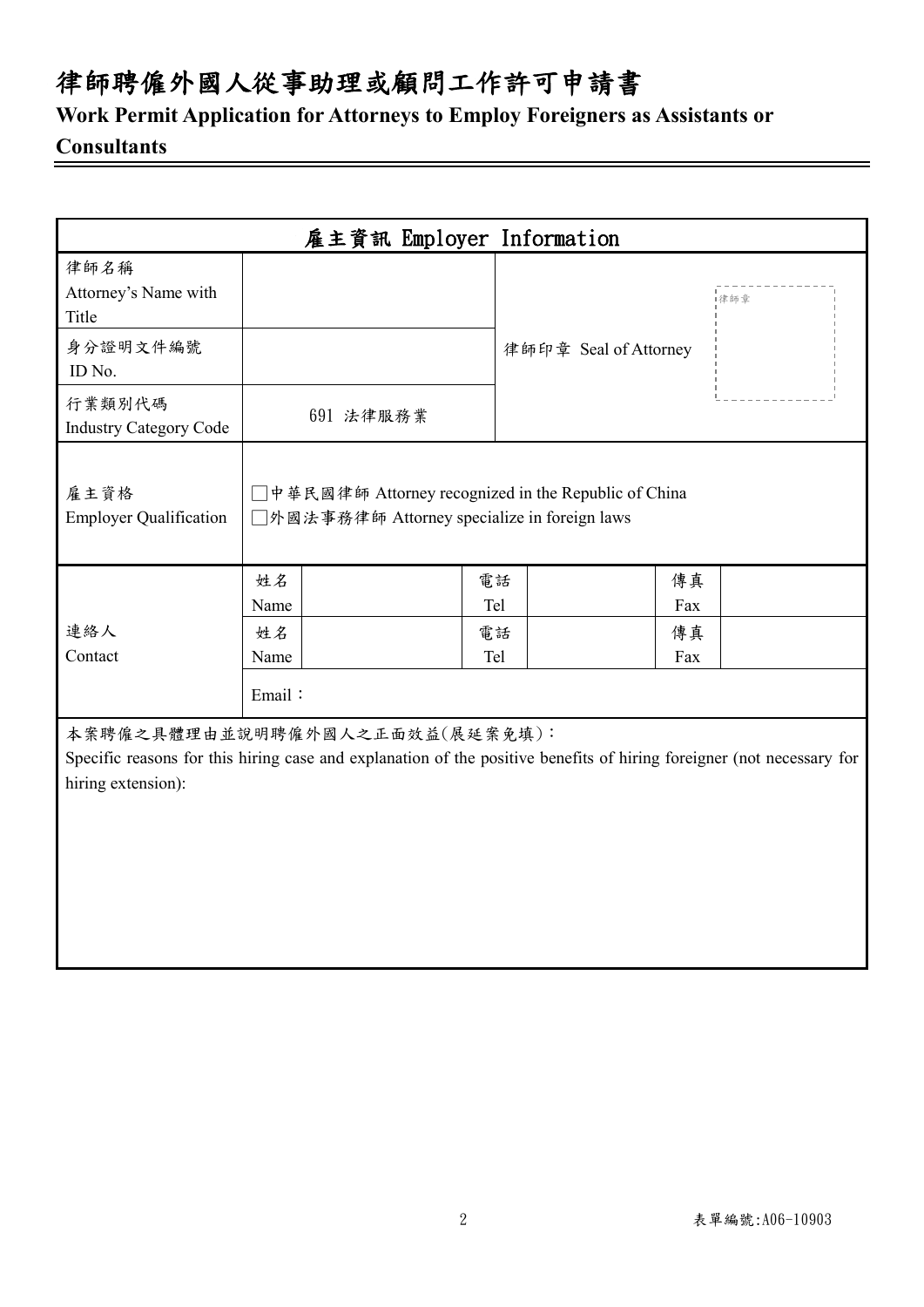# 受聘僱外國人名冊 **Employed Foreign Worker Name List**

└<br>──

|                          |               |                            |                             | i律師章           |
|--------------------------|---------------|----------------------------|-----------------------------|----------------|
| 律師名稱:                    |               |                            | 律師印章:                       |                |
| Attorney's Name          |               |                            | Seal of Attorney            |                |
|                          |               |                            |                             |                |
| <b>No.1</b>              |               |                            |                             |                |
|                          | Surname       | 性別                         | 國籍(或地區)                     |                |
| 英文姓名                     |               | Gender                     | Nationality (or region)     |                |
| <b>English Name</b>      | Given name    | 出生日期                       | 西元 (A.D.)                   |                |
|                          |               | Birthday                   | # (Y)<br>月 (M)              | (D)<br>日       |
| 中文姓名                     |               | 最高學歷                       | 博士 Ph.D<br>碩士 MA            |                |
| <b>Chinese Name</b>      |               |                            |                             |                |
| 護照號碼                     |               | Highest Level of           | 學士BA                        | 專科 Vocational  |
| Passport No.             |               | Education                  | 高中(含)以下 High School or less |                |
| 申請聘僱期間                   | 起 From        | 迄To                        |                             |                |
| <b>Employment Period</b> | $\text{4}(Y)$ | 月 (M)<br>$\boxminus$ (D) ~ | 月 (M)<br>f(X)               | $\boxplus$ (D) |
|                          |               | 職業類別代碼                     | 每月薪資<br>261                 | 新臺幣 NT\$       |
| 職稱                       |               | Occupation                 | Monthly<br>341              |                |
| Job Title                |               | Category Code              | Salary                      |                |
| 工作內容                     |               | 工作地址                       |                             |                |
| Job Description          |               | <b>Working Address</b>     |                             |                |
| 備註 Note                  |               |                            |                             |                |

| No.2                        |            |                                       |                                                                           |
|-----------------------------|------------|---------------------------------------|---------------------------------------------------------------------------|
|                             | Surname    | 性別                                    | 國籍(或地區)                                                                   |
| 英文姓名                        |            | Gender                                | Nationality (or region)                                                   |
| English Name                | Given name | 出生日期                                  | 西元 (A.D.)                                                                 |
|                             |            | Birthday                              | f(X)<br>$\boxplus$ (D)<br>月 (M)                                           |
| 中文姓名<br><b>Chinese Name</b> |            | 最高學歷<br>Highest Level of              | 博士 Ph.D<br>碩士 MA<br>學士BA<br>專科 Vocational<br>$\mathbf{L}$<br>$\mathbf{1}$ |
| 護照號碼<br>Passport No.        |            | Education                             | 高中(含)以下 High School or less<br>$\mathbf{L}$                               |
| 申請聘僱期間                      | 起 From     | 迄To                                   |                                                                           |
| <b>Employment Period</b>    | 年 $(Y)$    | 月 (M)<br>$\boxminus$ (D) ~            | 月 (M)<br>$\boxplus$ (D)<br>年 $(Y)$                                        |
|                             |            |                                       |                                                                           |
| 職稱<br><b>Job Title</b>      |            | 職業類別代碼<br>Occupation<br>Category Code | 新臺幣 NT\$<br>每月薪資<br>261<br>Monthly<br>341<br>Salary                       |
| 工作內容<br>Job Description     |            | 工作地址<br><b>Working Address</b>        |                                                                           |

 $-$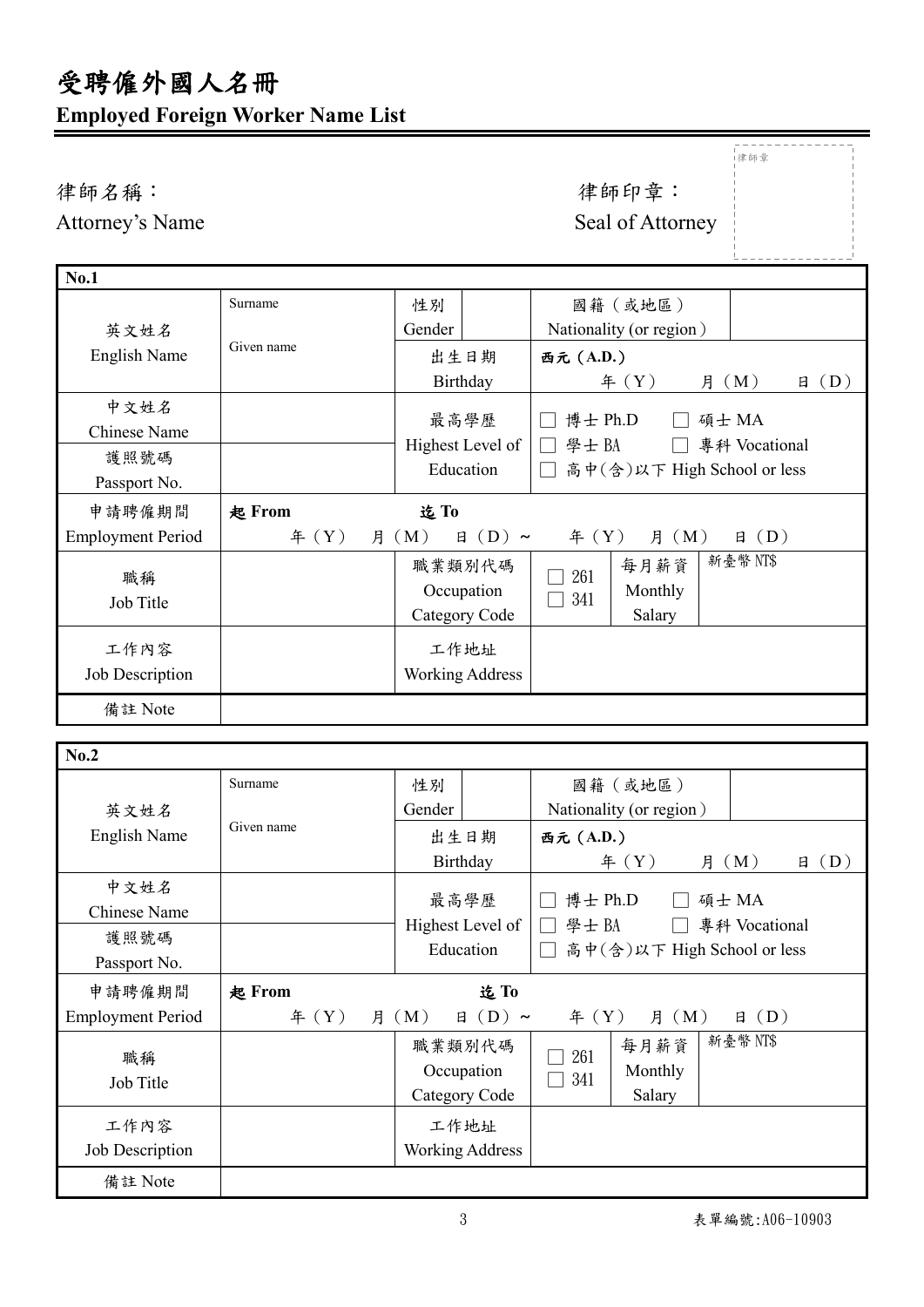# 填表及書面送件須知

## **Guidance Notes**

|                                            | 申請書 Application Form                                                                                                                                                                                                                                                                                                                                                                                                                                                                                                     |  |  |
|--------------------------------------------|--------------------------------------------------------------------------------------------------------------------------------------------------------------------------------------------------------------------------------------------------------------------------------------------------------------------------------------------------------------------------------------------------------------------------------------------------------------------------------------------------------------------------|--|--|
| 欄位 Field                                   | 填寫方式及說明 Guidance                                                                                                                                                                                                                                                                                                                                                                                                                                                                                                         |  |  |
| 律師名稱<br>Attorney's Name<br>with Title      | 請填寫○○○律師。<br>Please enter Attorney's full name with title as ○○○律師.                                                                                                                                                                                                                                                                                                                                                                                                                                                      |  |  |
| 申請項目<br><b>Application Type</b>            | 若係申請資料異動,請勾選「其他」,並填寫異動事由。<br>If you apply for changing information, please tick "other" and include the reason.                                                                                                                                                                                                                                                                                                                                                                                                          |  |  |
|                                            | 郵局收據編號 (8碼)<br>存款金額<br>0002660<br>104/06/11 12:01:22<br>Receipt No.(8 digits)<br>003110 1A6 359779<br>繳費日期 Payment date<br>他人不扣手續讀<br>郵局局號 Branch code                                                                                                                                                                                                                                                                                                                                                                   |  |  |
| 繳費資訊<br>Application fee                    | 電腦記錄<br>郵局局號 Branch code<br>交易序號 transaction No.                                                                                                                                                                                                                                                                                                                                                                                                                                                                         |  |  |
|                                            | E-8103097<br>經辦局章戳<br>北門郵局(901支)<br>郵政劃撥儲金存款收據<br>繳費日期 Payment date<br>$000100 - 6$<br>局號<br>帳號<br>收<br>19058848<br>款<br>人<br>104.07.01<br>戶名<br>勞動部勞動力發展署聘僱許可收費專戶<br>$\lambda$<br>(請以雇主名義自行填寫)                                                                                                                                                                                                                                                                                                                          |  |  |
| 身分證明文件編號                                   | 請填寫律師之國民身分證號或外僑居留證號。                                                                                                                                                                                                                                                                                                                                                                                                                                                                                                     |  |  |
| ID No.                                     | Enter the ID no. or ARC no. of the lawyer.                                                                                                                                                                                                                                                                                                                                                                                                                                                                               |  |  |
| 受聘僱外國人名冊 Employed Foreign Worker Name List |                                                                                                                                                                                                                                                                                                                                                                                                                                                                                                                          |  |  |
| 欄位 Field                                   | 填寫方式及說明 Guidance                                                                                                                                                                                                                                                                                                                                                                                                                                                                                                         |  |  |
| 工作內容                                       | 請具體描述外國人所擔任職務之工作內容。                                                                                                                                                                                                                                                                                                                                                                                                                                                                                                      |  |  |
| Job Description                            | Please describe specifically the tasks or duties of the position.                                                                                                                                                                                                                                                                                                                                                                                                                                                        |  |  |
| 職業類別代碼<br>Occupation<br>Category Code      | 請至「外國人在臺工作服務網」>「申請表件」>「行職業類別代碼」查詢。<br>Look it up at the website of EZ Work Taiwan > Application Forms > Code of Standard<br>Industrial & Occupational Classification.                                                                                                                                                                                                                                                                                                                                                    |  |  |
| 每月薪資<br>Monthly Salary                     | 1. 應與聘僱契約書所載一致,並不得低於本部依「外國人從事就業服務法第四十六<br>條第一項第一款至第六款工作資格及審查標準」第8條規定公告之數額。<br>2. 如係1個月以下之短期工作,請填寫本次聘期薪資給付總額。<br>1. The payment amount should be consistent to the contract, which shall not be less than the<br>amount announced by the Ministry of Labor according to article 8 of Qualifications and<br>Criteria Standards for foreigners undertaking the jobs specified under Article 46.1.1 to<br>46.1.6 of the Employment Service Act.<br>2. Employment less than one month, please enter the total payment amount. |  |  |
| 工作地址<br><b>Working Address</b>             | 請填寫外國人在臺主要之工作地點。若工作地址與雇主單位設立地址不同,應檢附<br>該地址係雇主合法使用之相關證明文件(例如辦公室租賃契約、工廠登記等)。<br>Please enter the main working address in Taiwan. If the address is not the registered address<br>of the entity (employer), supporting documents proving legitimate use are required (such as<br>lease contract of the office, factory registration certificate).                                                                                                                                                                          |  |  |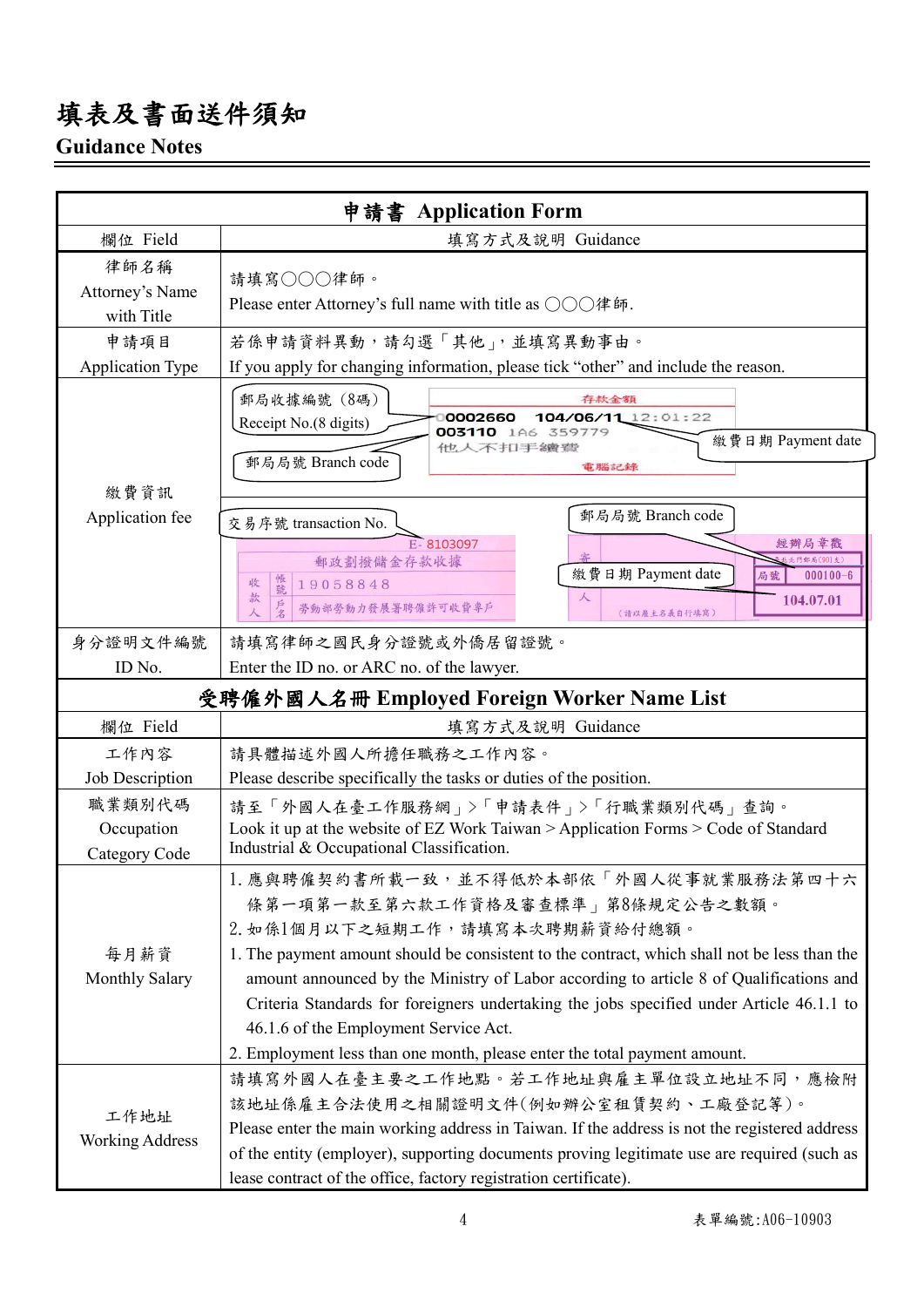|                                          | 其他注意事項 Others                                                                                                                                                                                                                                                                                                                                                                                                                                                                                                                                                                                                                                                                                                                                                                                                                                               |
|------------------------------------------|-------------------------------------------------------------------------------------------------------------------------------------------------------------------------------------------------------------------------------------------------------------------------------------------------------------------------------------------------------------------------------------------------------------------------------------------------------------------------------------------------------------------------------------------------------------------------------------------------------------------------------------------------------------------------------------------------------------------------------------------------------------------------------------------------------------------------------------------------------------|
| 申請方式<br>Methods of<br>application        | 1. 網路傳輸方式申請:使用「外國專業人員工作許可申辦網」線上申辦方式辦理。<br>2. 書面送件方式申請:<br>(1)由專人送至機關收件櫃台辦理。<br>(2)利用掛號郵寄申請,郵寄地址:100臺北市中正區中華路一段39號10樓,收件人<br>註明:勞動力發展署 (申請聘僱外國專業人員)收。<br>(3)相關申請書表可至「外國人在臺工作服務網」>「申請表件」下載,或至機關收<br>件櫃台索取。<br>3. 可親自辦理或委託私立就業服務機構辦理。<br>1. Application via internet: Please use the on-line application function in Work Permit<br>Application Webpage for Foreign Professional, the address: https://ezwp.wda.gov.tw/.<br>2. Application via written correspondences:<br>i. Personally delivered Application to Reception Counter No. 6 for processing.<br>ii Mail application via registered mail.<br>iii. Related application forms can be downloaded from EZ Work Taiwan $\geq$ Application<br>Forms or obtained from the agency Reception Counter.<br>3. Application can be completed personally or entrusted to a private employment service<br>agency. |
| 申辦作業時間<br>Application<br>processing time | 1. 網路傳輸方式申請:若資料齊全,且雇主及外國人均符合所訂定的資格及條件,<br>自本部系統收件次日起7個工作日。<br>2. 書面送件方式申請:若資料齊全,且雇主及外國人均符合所訂定的資格及條件,<br>自本部收受案件次日起12個工作日。<br>1. Application submitted online:<br>7 working days (counting from the next day when the application has been<br>received), given that all the documents are complete and both the employer and<br>employee have met the criteria.<br>2. Application submitted in person:<br>12 working days (counting from the next day when the application has been<br>received), given that all the documents are complete and both the employer and<br>employee have met the criteria                                                                                                                                                                                                                                                      |
| 審查費繳交<br>Examination<br>fee payment      | (每案新臺幣500元)<br>1. 利用郵政劃撥。劃撥戶名:勞動部勞動力發展署聘僱許可收費專戶,劃撥帳號:<br>19058848<br>2. 至機關收件櫃台現場繳交。<br>(NT \$500 per case)<br>1. Via postal remittance, Account name: Work Permit Account of Workforce Development Agency,<br>Account No.: 19058848).<br>2. Payment to the Reception Counter.                                                                                                                                                                                                                                                                                                                                                                                                                                                                                                                                                                              |
| 應備文件<br>Documents required               | 1. 請參考法務部101年9月21日公告、律師聘僱外國人從事助理或顧問工作許可及管<br>理辦法。<br>2. 書面送件所附相關資料係為影本者,應加註「與正本相符」之文字,並加蓋申請<br>單位及負責人印章。<br>1. Please refer to the announcement made on 21 September 2012 by Ministry of Justice and<br>Regulations Governing the Work Permit for Attorneys to Employ Foreigners as Assistants<br>or Consultants.                                                                                                                                                                                                                                                                                                                                                                                                                                                                                                                                           |